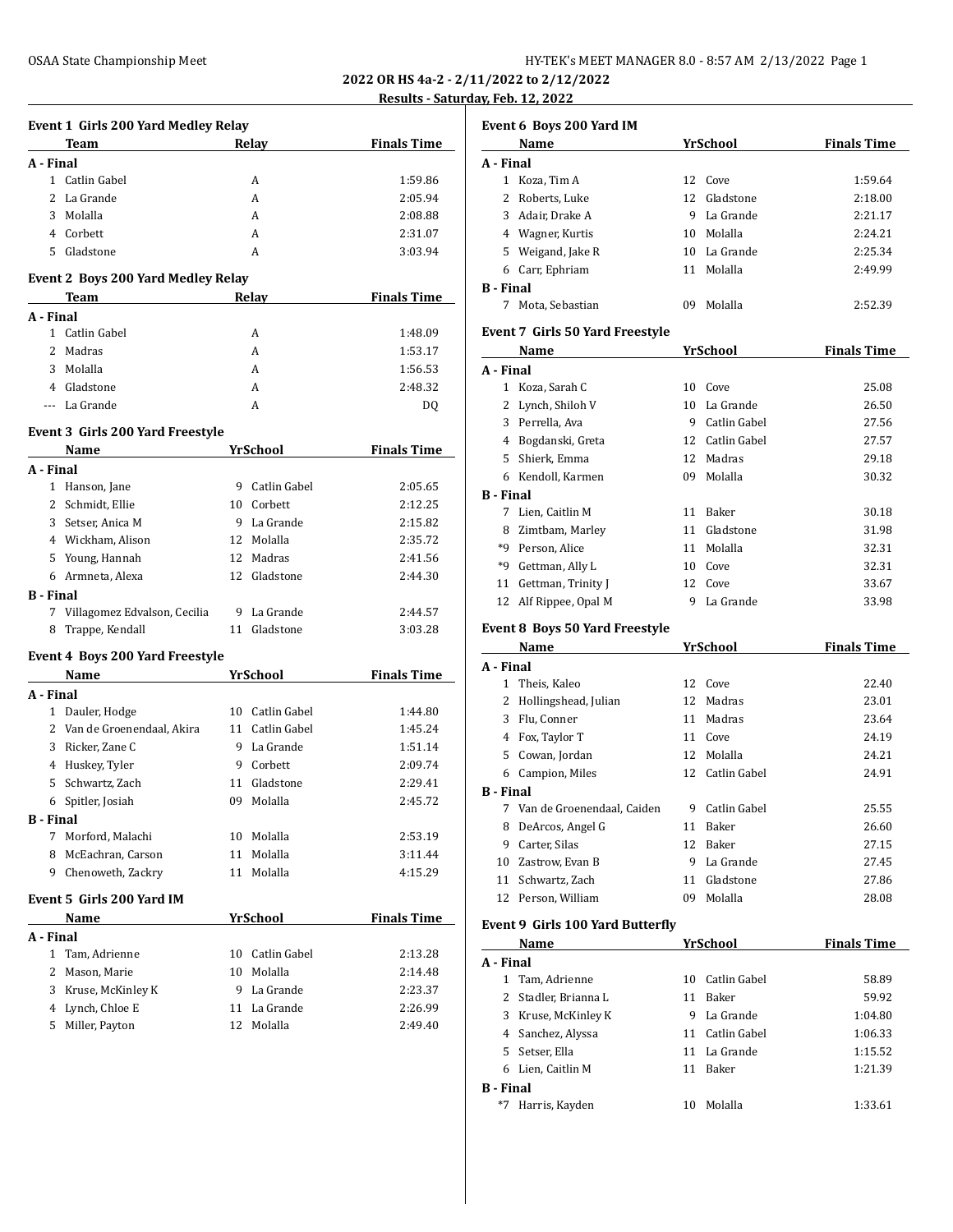**2022 OR HS 4a-2 - 2/11/2022 to 2/12/2022 Results - Saturday, Feb. 12, 2022**

| B - Final  (Event 9 Girls 100 Yard Butterfly) |                                          |    | <b>YrSchool</b> | <b>Finals Time</b>           |  |
|-----------------------------------------------|------------------------------------------|----|-----------------|------------------------------|--|
|                                               | Name<br>*7 Armneta, Alexa                |    | 12 Gladstone    | 1:33.61                      |  |
|                                               |                                          |    |                 |                              |  |
|                                               | Event 10 Boys 100 Yard Butterfly<br>Name |    | <b>YrSchool</b> | <b>Example 1</b> Finals Time |  |
| A - Final                                     |                                          |    |                 |                              |  |
|                                               | 1 Anderson, Colby                        |    | 11 Madras       | 53.93                        |  |
|                                               | 2 Ricker, Glenn C                        |    | 11 La Grande    | 54.13                        |  |
|                                               | 3 Hollingshead, Julian                   |    | 12 Madras       | 54.59                        |  |
|                                               | 4 Schmidt, Trenten                       |    | 12 Corbett      | 55.87                        |  |
|                                               | 5 Cowan, Jordan                          |    | 12 Molalla      | 57.33                        |  |
|                                               | 6 Fox, Taylor T                          |    | 11 Cove         | 59.12                        |  |
| <b>B</b> - Final                              |                                          |    |                 |                              |  |
|                                               | 7 Roberts, Luke                          |    | 12 Gladstone    | 1:03.74                      |  |
|                                               | 8 DeArcos, Angel G                       |    | 11 Baker        | 1:08.73                      |  |
|                                               | 9 Barnett, Aidan                         |    | 11 Molalla      | 1:10.43                      |  |
|                                               | 10 Bott, Gabriel                         |    | 10 Baker        | 1:17.29                      |  |
|                                               | 11 Mota, Sebastian                       |    | 09 Molalla      | 1:28.69                      |  |
|                                               | 12 Schultz, Matthew                      |    | 9 Gladstone     | 1:54.74                      |  |
|                                               | Event 11 Girls 100 Yard Freestyle        |    |                 |                              |  |
|                                               | Name                                     |    | <b>YrSchool</b> | <b>Finals Time</b>           |  |
| A - Final                                     |                                          |    |                 |                              |  |
|                                               | 1 Lynch, Shiloh V                        |    | 10 La Grande    | 58.01                        |  |
|                                               | 2 Perrella, Ava                          |    | 9 Catlin Gabel  | 59.53                        |  |
|                                               | 3 Rayne, Fiona                           |    | 12 Catlin Gabel | 1:01.45                      |  |
|                                               | 4 Miller, Payton                         |    | 12 Molalla      | 1:04.21                      |  |
|                                               | 5 Mullins, Wendell                       |    | 10 Corbett      | 1:08.36                      |  |
|                                               | 6 Adams, Addy                            |    | 9 Madras        | 1:11.97                      |  |
| <b>B</b> - Final                              |                                          |    |                 |                              |  |
|                                               | 7 Villagomez Edvalson, Cecilia           |    | 9 La Grande     | 1:12.20                      |  |
|                                               | 8 Horton, Ava                            |    | 11 Corbett      | 1:15.02                      |  |
|                                               | 9 Edge, Olivia                           |    | 12 Molalla      | 1:18.62                      |  |
|                                               | 10 Chavez, Natalia                       |    | 9 Gladstone     | 1:20.15                      |  |
|                                               | 11 Chavez, Jimena                        |    | 12 Gladstone    | 1:20.50                      |  |
|                                               | 12 Paulosky, Madeleine                   |    | 11 Gladstone    | 1:26.97                      |  |
|                                               | Event 12 Boys 100 Yard Freestyle         |    |                 |                              |  |
|                                               | Name                                     |    | <b>YrSchool</b> | <b>Finals Time</b>           |  |
| A - Final                                     |                                          |    |                 |                              |  |
| $\mathbf{1}$                                  | Theis, Kaleo                             |    | 12 Cove         | 49.33                        |  |
| 2                                             | Adair, Drake A                           | 9  | La Grande       | 54.73                        |  |
|                                               | 3 Van de Groenendaal, Caiden             |    | 9 Catlin Gabel  | 55.21                        |  |
|                                               | 4 Langens, Lars                          |    | 12 La Grande    | 55.85                        |  |
|                                               | 5 Carter, Silas                          |    | 12 Baker        | 1:00.74                      |  |
|                                               | 6 Philpott, Maddox                       | 11 | Riverdale       | 1:01.25                      |  |
| <b>B</b> - Final                              |                                          |    |                 |                              |  |
| 7                                             | Neeley, Kaidn                            | 12 | Molalla         | 1:04.33                      |  |
| 8                                             | Carr, Ephriam                            | 11 | Molalla         | 1:04.66                      |  |
| 9                                             | Scholl, Logan                            |    | 9 Gladstone     | 1:08.60                      |  |
| 10                                            | Hadden, Dylan                            |    | 12 Molalla      | 1:09.88                      |  |
| 11                                            | Riley, Jayden                            | 9  | La Grande       | 1:10.41                      |  |
| 12                                            | Morford, Malachi                         | 10 | Molalla         | 1:10.70                      |  |
|                                               |                                          |    |                 |                              |  |
|                                               |                                          |    |                 |                              |  |
|                                               |                                          |    |                 |                              |  |
|                                               |                                          |    |                 |                              |  |
|                                               |                                          |    |                 |                              |  |
|                                               |                                          |    |                 |                              |  |
|                                               |                                          |    |                 |                              |  |

|                | Event 13  Girls 500 Yard Freestyle                      |    |                 |                    |
|----------------|---------------------------------------------------------|----|-----------------|--------------------|
|                | Name                                                    |    | YrSchool        | <b>Finals Time</b> |
| A - Final      |                                                         |    |                 |                    |
| $\mathbf{1}$   | Hanson, Jane                                            | 9  | Catlin Gabel    | 5:25.66            |
| 2              | Mason, Marie                                            | 10 | Molalla         | 5:25.95            |
| 3              | Lynch, Chloe E                                          |    | 11 La Grande    | 5:49.45            |
|                | 4 Schmidt, Ellie                                        |    | 10 Corbett      | 5:51.37            |
|                | 5 Rizzuti, Isabella                                     |    | 11 Gladstone    | 7:14.66            |
|                | 6 Heideman, Ahna                                        |    | 11 La Grande    | 7:29.71            |
| B - Final      |                                                         |    |                 |                    |
| 7              | Harris, Kayden                                          | 10 | Molalla         | 7:44.12            |
|                | Event 14  Boys 500 Yard Freestyle                       |    |                 |                    |
|                | Name                                                    |    | YrSchool        | <b>Finals Time</b> |
| A - Final      |                                                         |    |                 |                    |
|                | 1 Dauler, Hodge                                         |    | 10 Catlin Gabel | 4:50.07            |
| 2              | Ricker, Zane C                                          |    | 9 La Grande     | 4:59.91            |
|                | 3 Schmidt, Trenten                                      |    | 12 Corbett      | 5:10.36            |
|                | 4 Rotter, Carson                                        |    | 9 Catlin Gabel  | 5:21.36            |
|                | 5 Wagner, Kurtis                                        | 10 | Molalla         | 5:43.27            |
|                | 6 Huskey, Tyler                                         |    | 9 Corbett       | 5:57.79            |
| B - Final      |                                                         |    |                 |                    |
| 7              | Armenta, Abel                                           |    | 9 Gladstone     | 7:46.12            |
| 8              | Blomquist, Jackson                                      |    | 09 Molalla      | 8:14.17            |
| 9              | Huitt, Clayton                                          |    | 10 Molalla      | 8:59.74            |
|                | 10 Kliewer, Carter                                      |    | 09 Molalla      | 9:11.55            |
|                |                                                         |    |                 |                    |
|                | Event 15  Girls 200 Yard Freestyle Relay<br><b>Team</b> |    | Relay           | <b>Finals Time</b> |
| A - Final      |                                                         |    |                 |                    |
|                | 1 Catlin Gabel                                          |    | A               | 1:48.83            |
| $\overline{2}$ | Molalla                                                 |    | A               | 1:56.13            |
| 3              | La Grande                                               |    | A               | 2:05.12            |
| 4              | Gladstone                                               |    | A               | 2:09.41            |
| 5              | Madras                                                  |    | A               | 2:10.79            |
| 6              | Corbett                                                 |    | A               | 2:11.43            |
|                |                                                         |    |                 |                    |
|                | Event 16 Boys 200 Yard Freestyle Relay                  |    |                 |                    |
|                | Team                                                    |    | <b>Relay</b>    | <b>Finals Time</b> |
| A - Final      |                                                         |    |                 |                    |
| 1              | Madras                                                  |    | A               | 1:37.19            |
| 2              | Catlin Gabel                                            |    | A               | 1:38.09            |
| 3              | Molalla                                                 |    | A               | 1:44.10            |
| 4              | Gladstone                                               |    | A               | 1:52.61            |
| 5              | La Grande                                               |    | A               | 1:55.63            |
|                | Event 17  Girls 100 Yard Backstroke                     |    |                 |                    |
|                | Name                                                    |    | YrSchool        | <b>Finals Time</b> |
| A - Final      |                                                         |    |                 |                    |
| 1              | Stadler, Brianna L                                      | 11 | Baker           | 1:00.74            |
| 2              | Sanchez, Alyssa                                         | 11 | Catlin Gabel    | 1:05.84            |
| 3              | Rayne, Fiona                                            |    | 12 Catlin Gabel | 1:09.34            |
|                | 4 Setser, Anica M                                       |    | 9 La Grande     | 1:11.15            |
|                | 5 Kendoll, Karmen                                       |    | 09 Molalla      | 1:11.37            |
|                | 6 Zimtbam, Marley                                       |    | 11 Gladstone    | 1:23.49            |
| B - Final      |                                                         |    |                 |                    |
|                | 7 Gettman, Trinity J                                    | 12 | Cove            | 1:24.55            |
|                |                                                         |    |                 |                    |